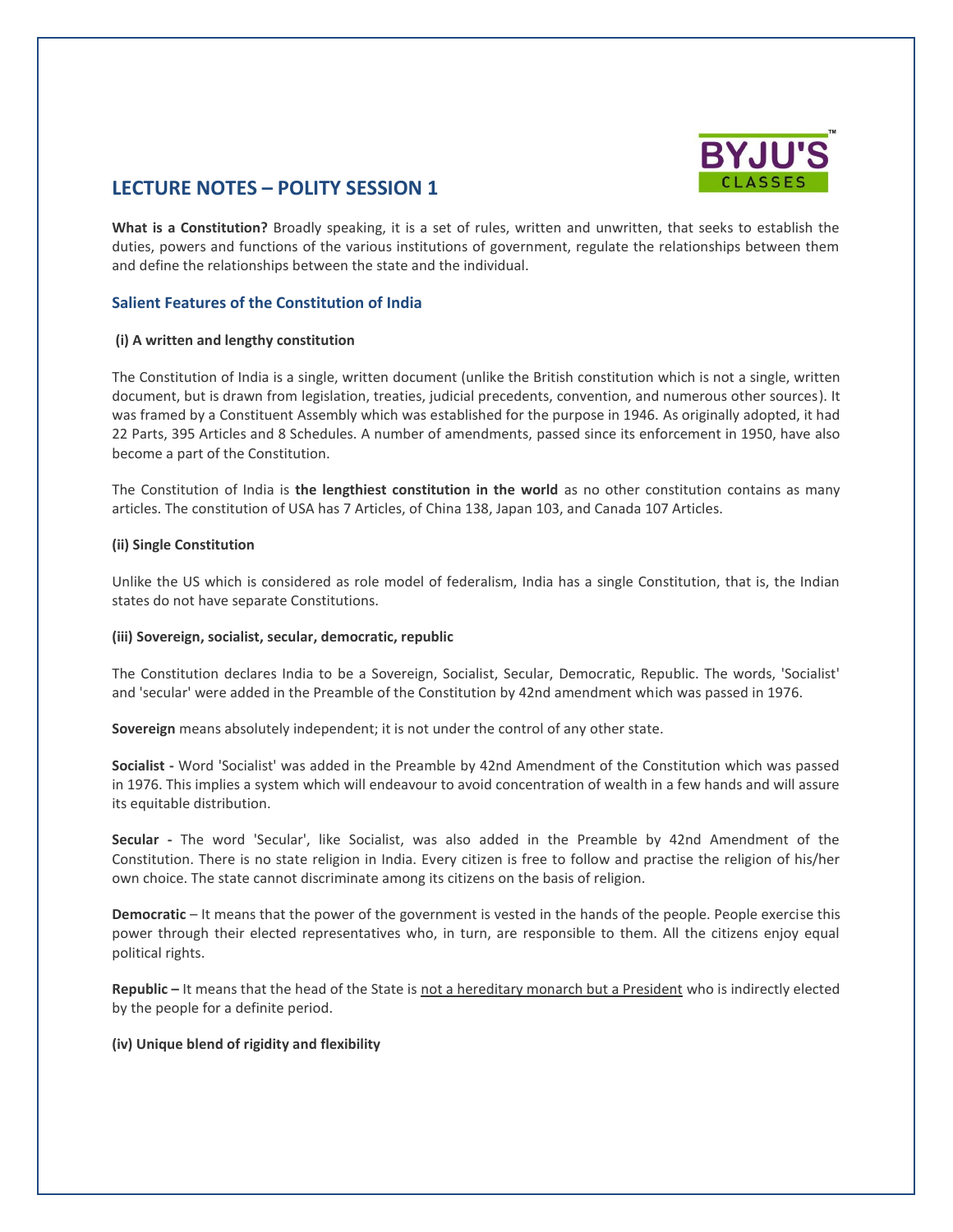Whether a constitution is rigid or flexible depends on the process of amendment. If the constitutional laws and ordinary laws are amended separate ways, it is a rigid constitution. On the contrary, in a flexible constitution, constitutional laws and ordinary laws are amended in the same way.

Some provisions of the Constitution of India can be amended by the Indian Parliament with simple majority. The amendment of most provisions of the constitution requires a special majority in both houses of the parliament. There are some other provisions of constitution which cannot be amended by the parliament alone. In case of such provision the amending bill has first to be approved by both houses of parliament by a special majority (with the support of two-thirds of the members of each house present and voting). Then it has to be ratified by the legislatures of at least half of the states of India.

So, there is a balance between rigidity and flexibility in our constitution. Some amount of flexibility was introduced into our constitution in order to encourage its growth.

## **(v) Patchwork, but a beautiful patchwork**

The Indian Constitution is often referred to as a patchwork. It has been inspired and derived from various sources. The best features of various constitutions have been incorporated in our constitution.

#### **(vi) Parliamentary form of democracy**

Indian Constitution provides for a parliamentary form of government. President is the nominal head of the state. In actual practice, the government is run by the Prime Minister and other members of the Council of Minister. The Council of Ministers is collectively responsible to the Parliament.

#### **(vii) Fundamental rights and duties**

The Constitution of India guarantees six fundamental rights to every citizen.These are:

i. Right to Equality.

ii. Right to Freedom.

- iii. Right against Exploitation.
- iv. Right to Freedom of Religion.
- v. Cultural and Educational Rights.
- vi. Right to Constitutional Remedies.

The Constitution initially did not provide for Fundamental Duties. By 42nd Amendment of the Constitution, ten Fundamental Duties of citizens have also been added. Currently there are 11 Fundamental Duties.

#### **(viii) Directive principles of state policy**

The Directive Principles of State Policy are listed in Part Four of the Constitution. The framers of our constitution took the idea of having such principles from the Irish Constitution. These principles are instructions given by the Constitution to government.

All the governments-Central, State and Local-are expected to frame their policies in accordance with these principles. The aim of these principles is to establish a welfare state in India. They, however, are not binding on the government-they are mere guidelines.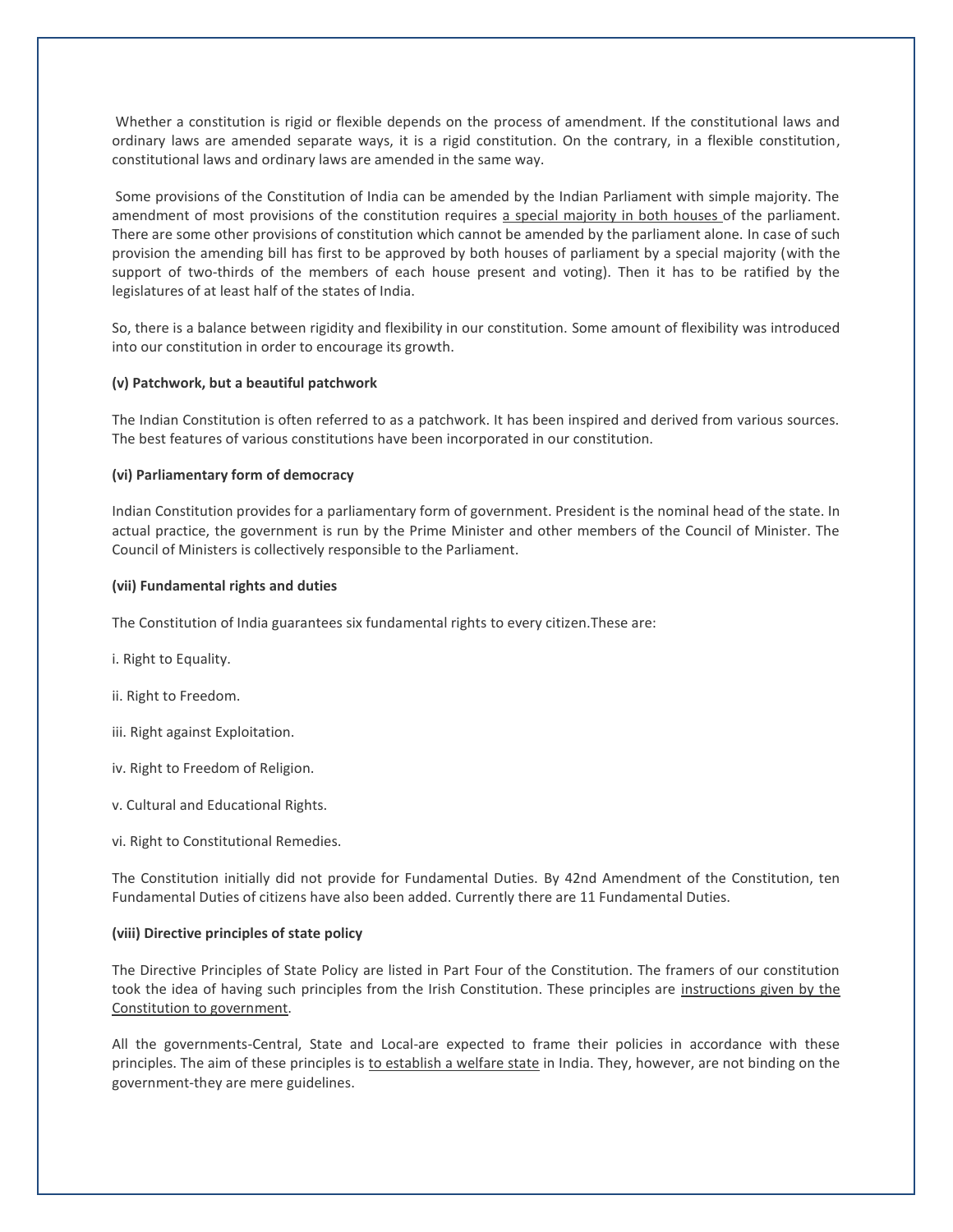## **(ix) Single citizenship**

In federation, normally we have double citizenship. In U.S.A. every citizen besides being a citizen of United States of America is the citizen of the state in which he or she resides. But the Constitution of India provides for single citizenship - every Indian, irrespective of his place of birth or residence, is a citizen of India.

### **(x) Universal adult franchise**

The constitution provides for Universal Adult Franchise (article 326). It means that every citizen who is 18 years of age or more is entitled to cast his/her vote irrespective of his caste, creed, sex, religion or place of birth.

#### **(xi) Affirmative action**

The Constitution provides for affirmative action by the State to improve the conditions of the weaker sections of society by providing reservations in the legislatures and government jobs (articles 15 & 16).

#### **(xii) Independent judiciary**

The Indian Constitution provides for an independent judiciary. The judiciary has been made independent of the Executive as well as the Legislature. The judges give impartial justice.

#### **(xiii) Independent agencies**

The Constitution provides for some Independent Agencies to perform functions allotted to them. The important agencies are

- i. Election Commission (article 324)
- ii. Comptroller and Auditor General (article 148)
- iii. Union and State Public Service Commissions (article 315)
- (iv) Finance Commission (article 280)

#### **(xiv) Emergency provisions**

The framers of our constitution had realised that there could be certain dangerous situations when government could not be run as in ordinary time. Hence our constitution contains certain emergency provisions. During emergency the fundamental rights of the citizens can be suspended and our government becomes a unitary one.

The Constitution makes provisions for the proclamation of National Emergency under Article 352, State Emergency under Article 356 and Financial Emergency under Article 360.